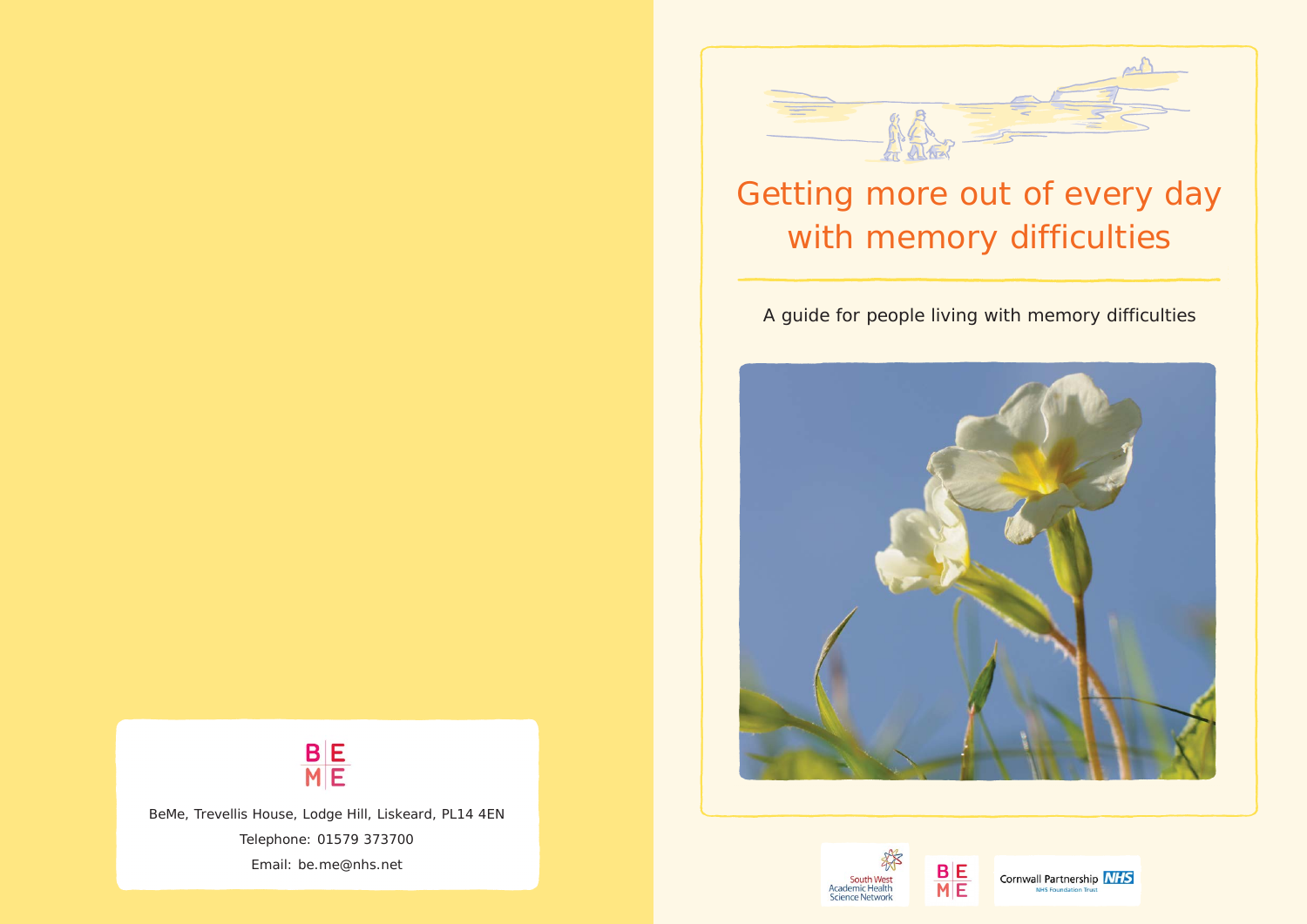## **All about me**

People living with memory difficulties and their family members and friends have suggested to us it can be helpful to fill out the following information. This is so those supporting you know some things about you. If you would like to, please fill in the **All about me** section below. A family member or friend can help if you need them to. Also, if you want, why not stick a photo of yourself in the space below.

A photo of me

My date of birth is …………………………………………………………………………………………

My address is …………………………………………………………………………………………………

Who will support me use this booklet

| My important phone numbers are                             |
|------------------------------------------------------------|
|                                                            |
|                                                            |
|                                                            |
|                                                            |
|                                                            |
| Things I like doing (hobbies/interests/things with family) |
|                                                            |
|                                                            |
|                                                            |
|                                                            |
|                                                            |
|                                                            |
| Things I don't like doing                                  |
|                                                            |
|                                                            |
|                                                            |
|                                                            |
|                                                            |
|                                                            |
|                                                            |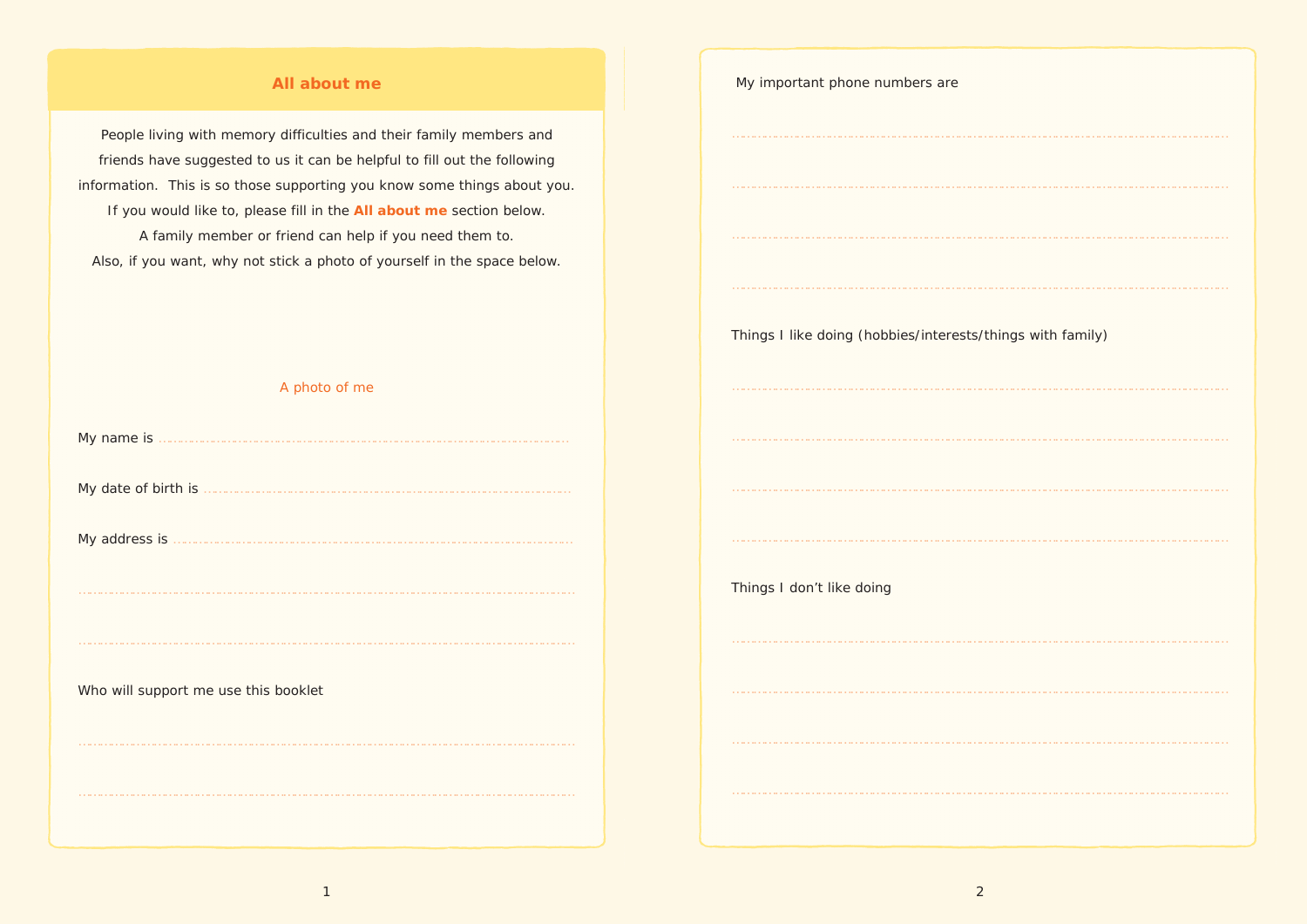**Well done for taking the first steps to improve your everyday life and learning to live well with memory difficulties.** 

Seeking help to live well with memory difficulties can often be a difficult step to make. However, having memory difficulties doesn't mean you can't aim to make more out of every day. There are lots of things you can do to help you live as well as possible.

This self-help booklet has been closely developed with people experiencing memory difficulties and their friends or family. It's based on an approach that has helped many people in a similar situation to you.

- **C** There will be two face-to-face meetings with **EXECUTE:** There will be two face-to-face meetings with **EXECUTE:** family member or friend, to introduce this booklet.
- **O** During these sessions *……………………* will help you make a start on the booklet.
- Each week over the telephone …………………… will speak with whoever is supporting you to work through this booklet over the telephone, to see how things have gone.
- When you have completed the booklet there will be a final face-to-face meeting with …………………… .



You, and a family member or friend, will also be supported by a Wellbeing Practitioner from BeMe. BeMe is an NHS service provided by Cornwall Partnership NHS Foundation Trust - they provide talking therapies to people across Cornwall who may be experiencing difficulties with how they are feeling to help them to make more out of every day.

is a health professional with specific training to help people experiencing memory difficulties enjoy everyday life.

**How does the booklet work? This booklet will help you start to do more and feel better – a little at a time.**

**Your Wellbeing Practitioner is called**

…………………………

You, a family member or friend, and …………………… will work through this self-help booklet together, as a team.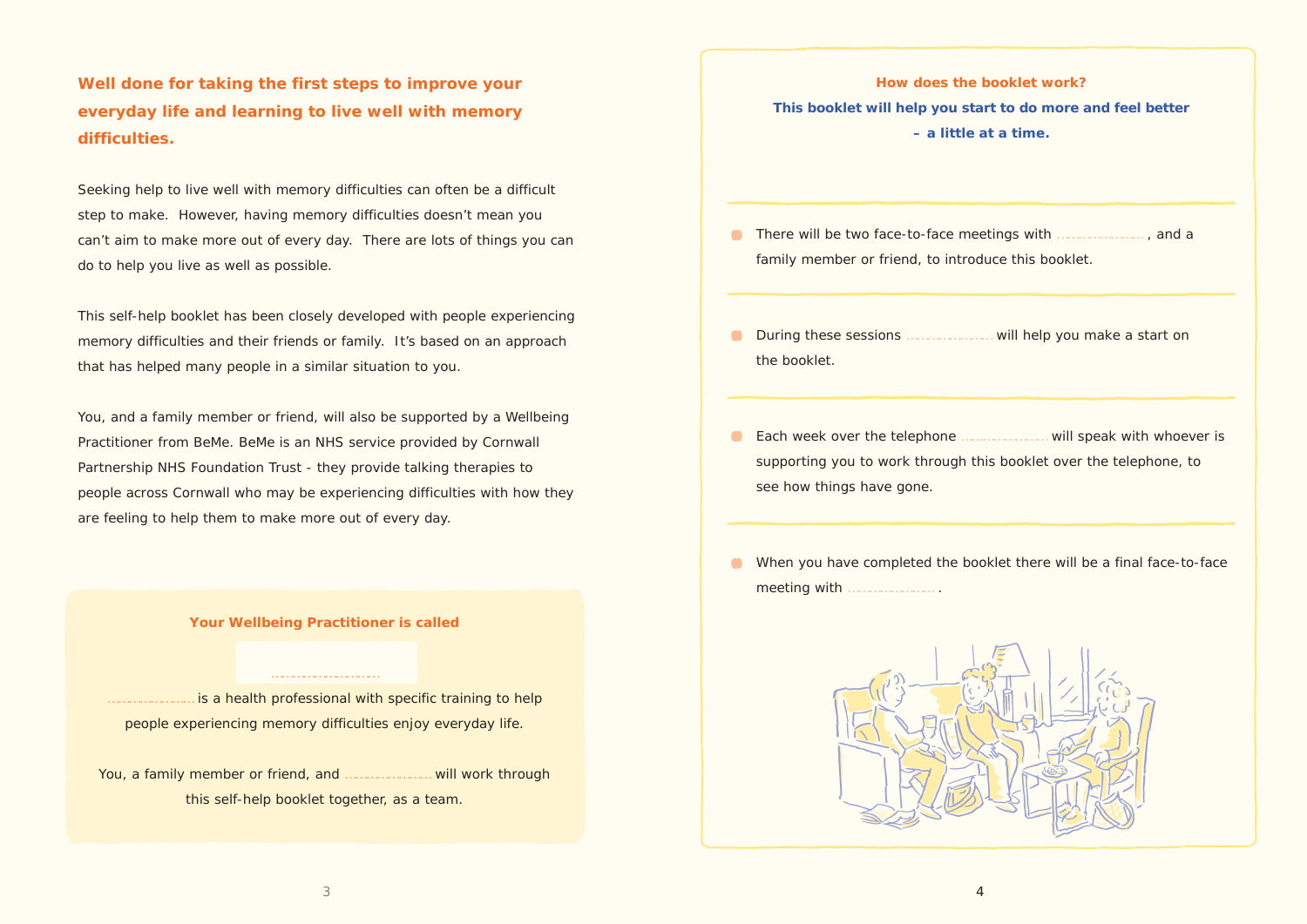This workbook also contains a **Living with Memory Difficulties Story** about Shirley.

Shirley is experiencing memory difficulties and finding it hard to live every day well. Her story describes the difficulties she was experiencing and how she worked through this booklet to help improve her wellbeing and make more out of every day.

**You might find it useful to see what Shirley did when working through the different stages of this workbook.**

### **Important**

As we are all individuals with different situations, your life situation and difficulties may be different to those experienced by Shirley.

Shirley's story is designed as an example of how the booklet can be used and whilst there may be some similarities, we understand it cannot represent everyone's unique situation.

## **Shirley's Living with Memory Difficulties Story**



**Shirley is living with memory difficulties.** Shirley was also finding it hard to live well and found herself feeling quite flat and fed-up. She worked through this self-help booklet with help from her husband George.

## **Shirley is 73 years old and lives in Cornwall with her husband George.**

They've been married for over 50 years and have two children, Samuel and Nicola, and three grandchildren. Before Shirley retired she was a florist and had always loved listening to music, seeing her grandchildren, knitting and walking her dogs in the countryside.

## **George started to notice that a few things seemed different in Shirley.**

She began forgetting the names of their grandchildren, started to loose things all the time and made some mistakes around the house.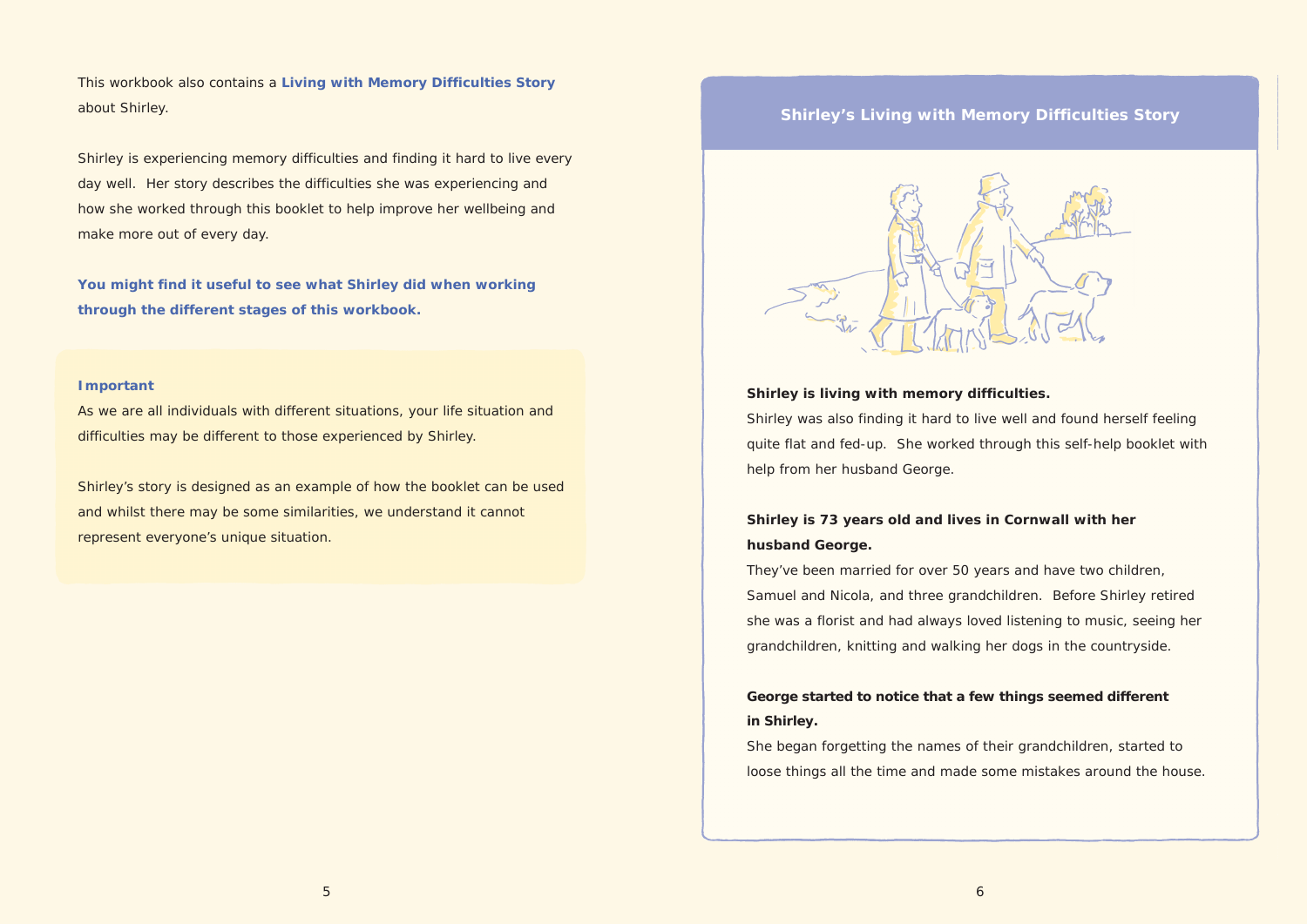

## **They went to see their GP who felt Shirley should go to see a local memory service.**

Shirley felt very unsure but eventually agreed to go if George went with her. The memory service ran some tests and found that Shirley had indeed started to experience memory difficulties. They both felt shocked, scared and hopeless. They knew it was important to get help as soon as possible and not let things go on too long.

## **Over the next few months Shirley experienced some more changes.**

She began struggling to find the right words when speaking with people at the local Woman's Institute and stopped going. She became less interested in seeing friends and no longer wanted to walk her dogs which she had always loved doing.

## **George began to get quite worried about Shirley.**

She was doing less and less, seemed quite fed-up and was no longer 'living well' which she had always done before.

## **Both Shirley and George got some support.**

They were visited by their Memory Nurse and George talked about how he was concerned about Shirley. The Memory Nurse recommended that they see a Wellbeing Practitioner called Gail, who they met a week later. She asked some questions to identify what the main problems were, and recognised that Shirley wasn't getting as much out of everyday life as she had done before. However Gail said that with Shirley's hard work and the help of George there was something that could be done.

## **Gail introduced them to a self-help booklet called "Getting More Out of Every Day with Memory Difficulties."** Again, the couple felt uncertain at first. But they felt reassured when Gail said she had supported many people in a similar situation to theirs to use the self-help booklet, and that they were not alone in this.

Over the next few weeks with the support of Gail, Shirley and George started to work through the self-help booklet. Slowly, Shirley found herself doing a lot more activities and she began to find herself living well again, despite her memory difficulties.

> There will be more about how Shirley got on at the end of this booklet.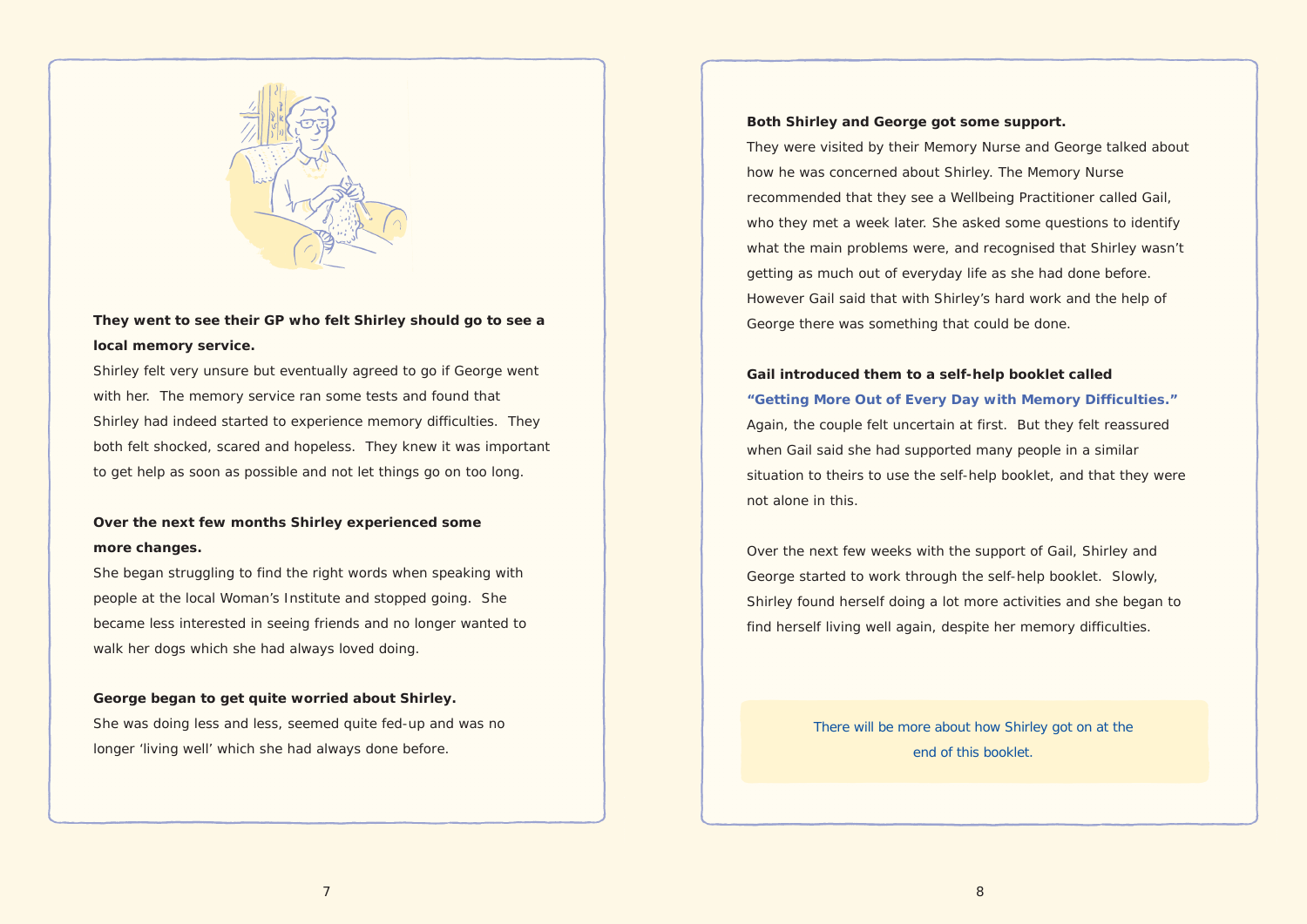When working through this booklet you will complete the following steps:

**Step 1 Understanding more about how I feel**

**Step 2** 

**Step 3 What activities are you currently doing?**

> **Step 4 Identify activities**

**Step 5 Organise activities**

> **Step 6 Plan activities**

**Step 7 How did it go?**

**Step 8 Staying well**

## **Step 1 Understanding more about how I feel**

Whilst all of these things may have some role, it's likely the way we feel is influenced by a mixture of them all.

Experiencing memory difficulties is likely to be stressful and difficult at times – you might find yourself feeling frustrated, tired, flat and fed-up. However, you don't have to feel this way. There are ways of helping you live well with memory difficulties and get more out of every day.

**There are lots of different theories about what may affect our wellbeing, such as:**

- **Difficult stressful life events such as having memory difficulties**
- **Giving up on activities we used to do**
- **Types of thoughts that go round and round in our heads**

We know that each of these areas impact on one another – like a cycle or a cog in a machine and can affect our wellbeing. Understanding this cycle of wellbeing will help you see that the way you feel can affect your memory difficulties and have a big impact on your life.

**When we aren't living as well as we could, we experience changes in:**

- **The way our body feels physically**
- **How we think about things**
- **Things we do and don't do**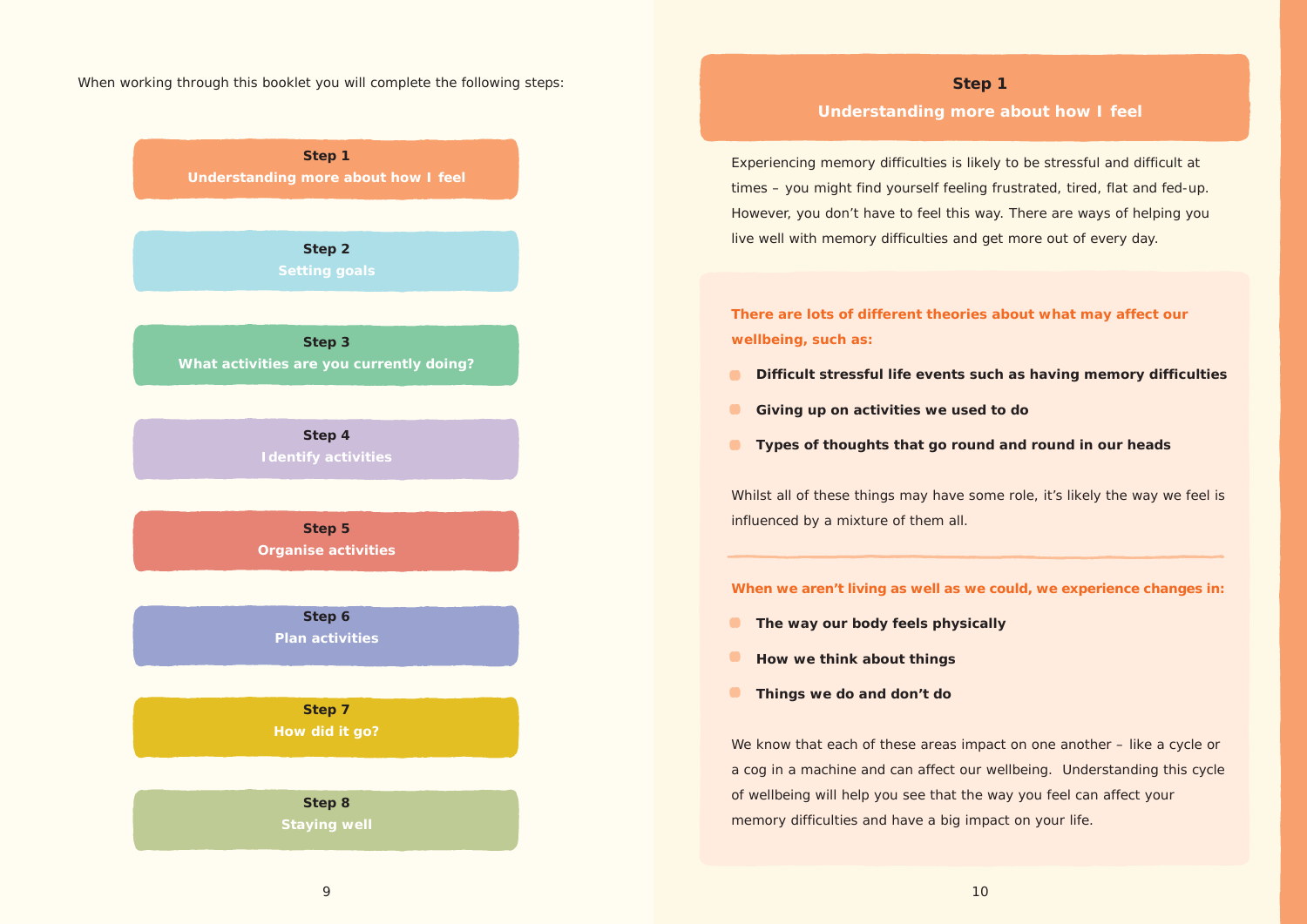## **The Wellbeing Cycle**

When we are not living as well as we could and no longer making the most out of every day, our wellbeing cycle can become negative. Here is an example:



# Your Wellbeing Practitioner **Electioner** 2008 2014 Will help you complete your **My Wellbeing Cycle Worksheet** during your first session. **My Wellbeing Cycle Worksheet My situation My physical feelings What I am thinking** …………………………………………… …………………………………………… …………………………………………… …………………………………………… …………………………………………… …………………………………………… **My mood What I do** …………………………………………… …………………………………………… …………………………………………… ……………………………………………  $\bar{\Xi}$ Five Areas ™ …………………………………………… …………………………………………… Five Areas

**Impact on my life**

| What I am thinking |  |
|--------------------|--|
| What I do          |  |
|                    |  |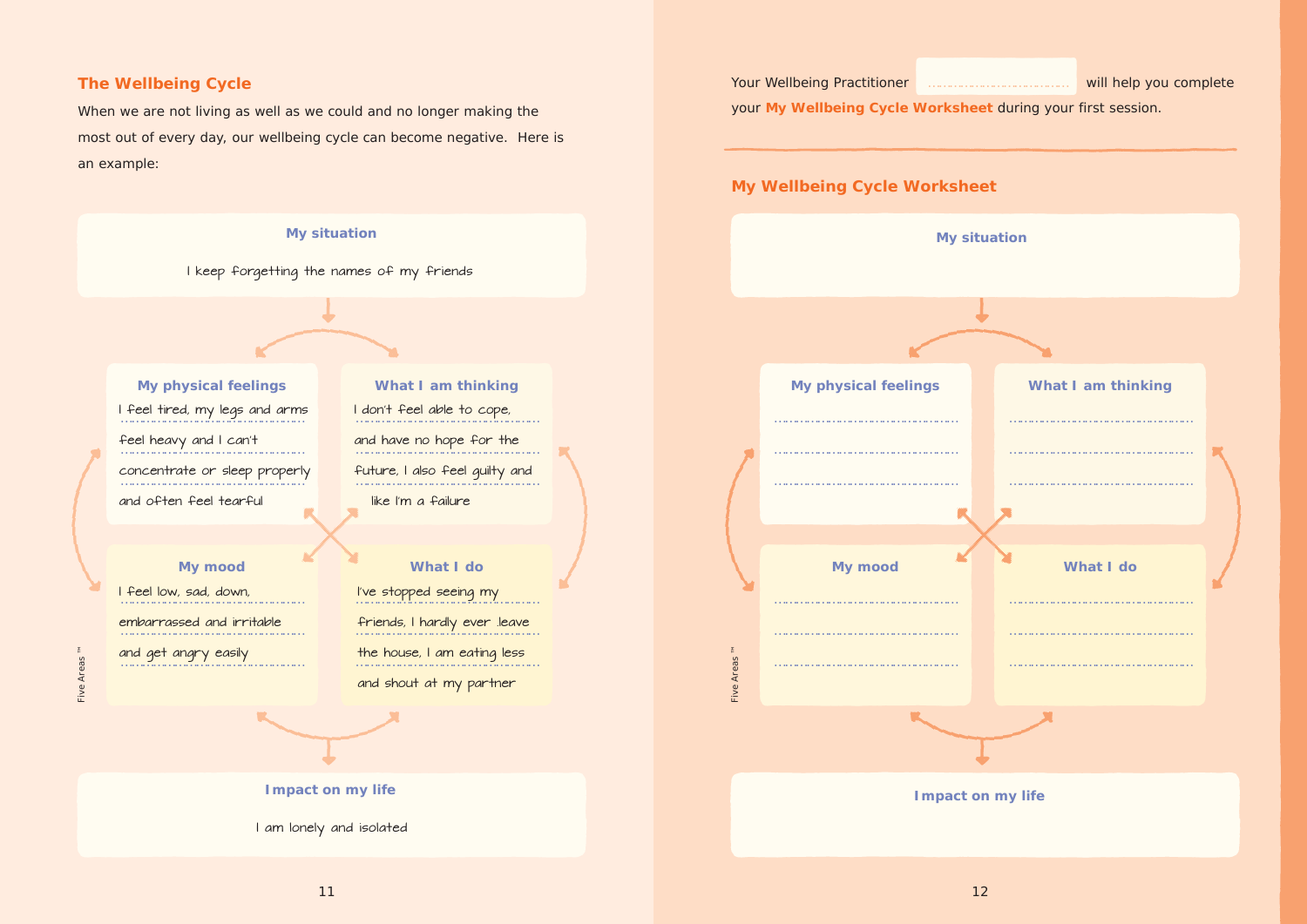### **How to live well with memory difficulties**

When people experience memory difficulties they may stop doing many of the things they used to. This might be because some activities become harder due to memory problems. Experiencing memory difficulties is scary to many people and it's understandable people may begin to stop doing their normal activities.

People also often stop doing activities when they are feeling low or fed-up as well. They may feel they are too tired. They may not feel bothered as no longer feel they will enjoy the activities like they used to. Or some tasks may simply seem much harder than they used to.

However, stopping activities means that we're not making more out of every day and living well with memory difficulties:

- **You may no longer be doing activities you enjoy**
- **You may not be seeing friends and family**
- **You may no longer be doing tasks that used to give you a sense of achievement.**

Stopping activities can therefore affect your wellbeing cycle in a negative way.

**However by working through this booklet you can turn a negative wellbeing cycle into a positive cycle making more out of every day by starting to do things again - a little at a time.** 

**With the support of a family member or friend the next step is to think about some things you may like to do again. This will turn your negative wellbeing cycle into a positive one.**

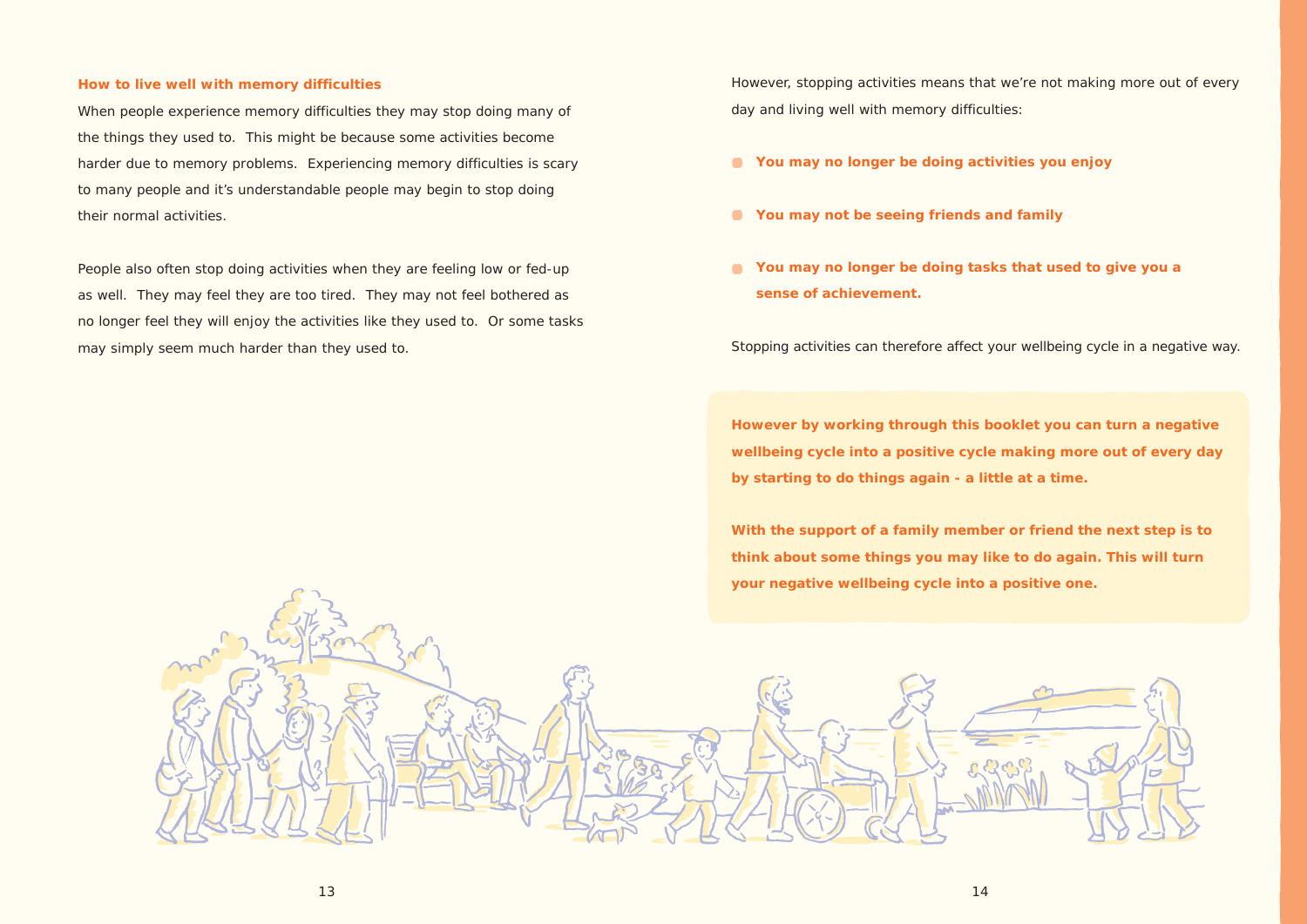Your family member or friend can help you set some goals if you find yourself struggling.

Write down as many goals on the **My Goals for the Booklet Worksheet** below as you like. The number of goals you decide to set is up to you and what you feel you can manage. Set more goals for yourself as you go along. To do this you may find it helpful to work as part of a team with a family member or friends.

## **My goals for the Booklet Worksheet**

| My first goal  |
|----------------|
|                |
|                |
| My second goal |
|                |
|                |
| My third goal  |
|                |
|                |
| My fourth goal |
|                |
|                |

## **Step 2**

## **Setting goals**

Before we start to look at how we can live every day as well as possible, it's really helpful to think about what you would like to get out of this booklet.

When setting your goals for this booklet try and think about the following:

## **Be specific**

Try to think about some specific things you would like to do again. Be detailed and clear; this may include dates, times or number of times you want to do the activity, so you know when you have reached your goal.

### **Be positive**

Focus on what you can do and want to do rather than what you can't.

### **Be realistic**

Set goals you can achieve over the next few weeks.

I will go for two walks a week somewhere different with my husband

I will help my partner cook a meal three times a week

I will meet with my friend Clare twice a week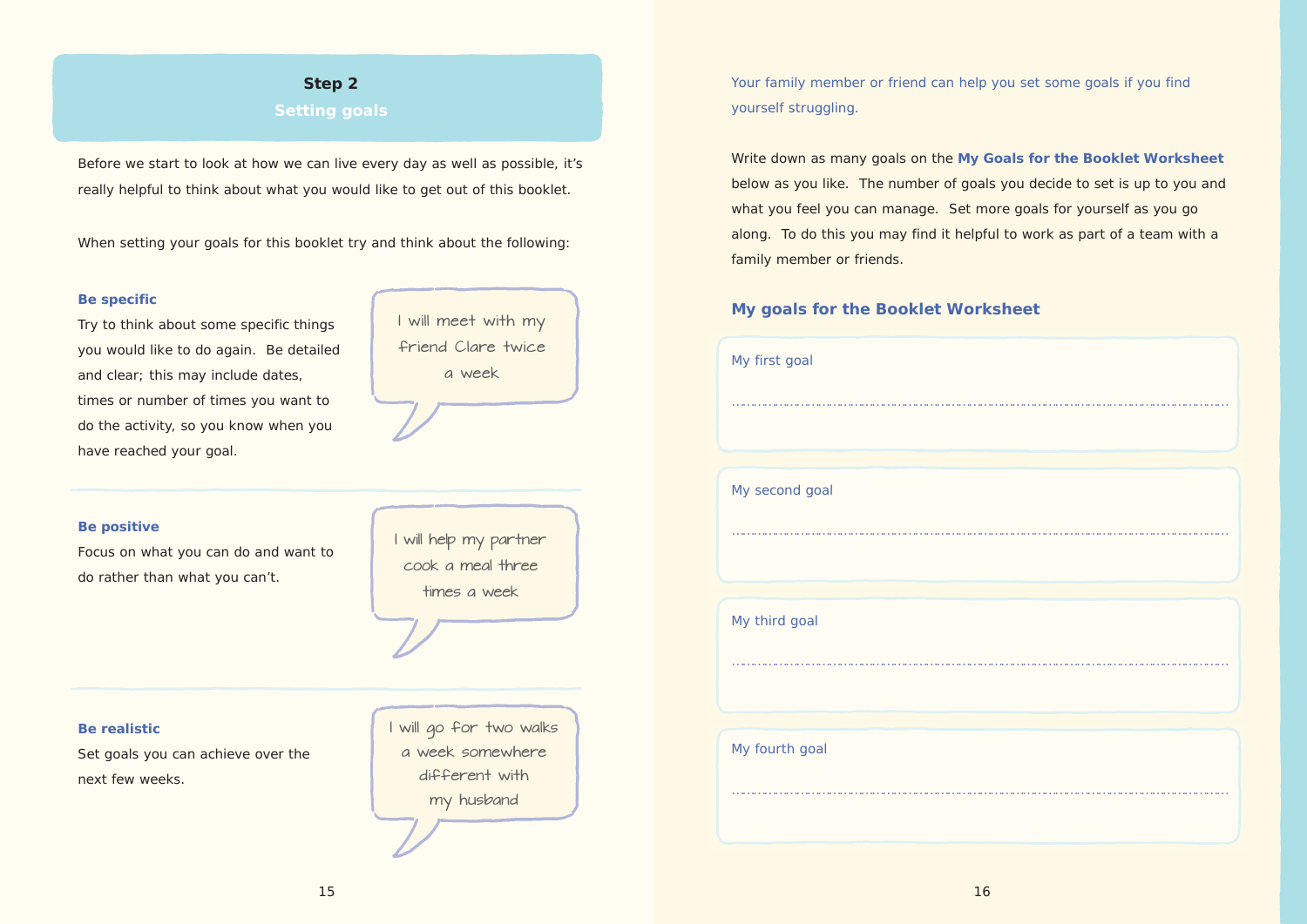**What activities you are currently doing?**

The next step is to record what you are currently doing.

Keeping a written record for a week can help you see:

- **Things you've stopped doing and what they are**
- **If there are things you've started doing more of**
- **What activities have remained the same**

Use the blank **My Starting Point Diary Worksheet** on the next page to write down what you do over the next 7 days. If you already use your own diary this might help you fill in this worksheet.

A family member or a friend can help you with this if you need them to.

For each activity try to always consider the following:

**What' you are doing?** For example:

**'Where' you are doing it?** For example:

**'Who' you are with?** For example:

**'How' did you feel?**

After you have done each activity rate how it made you feel by circling the most appropriate face:









17

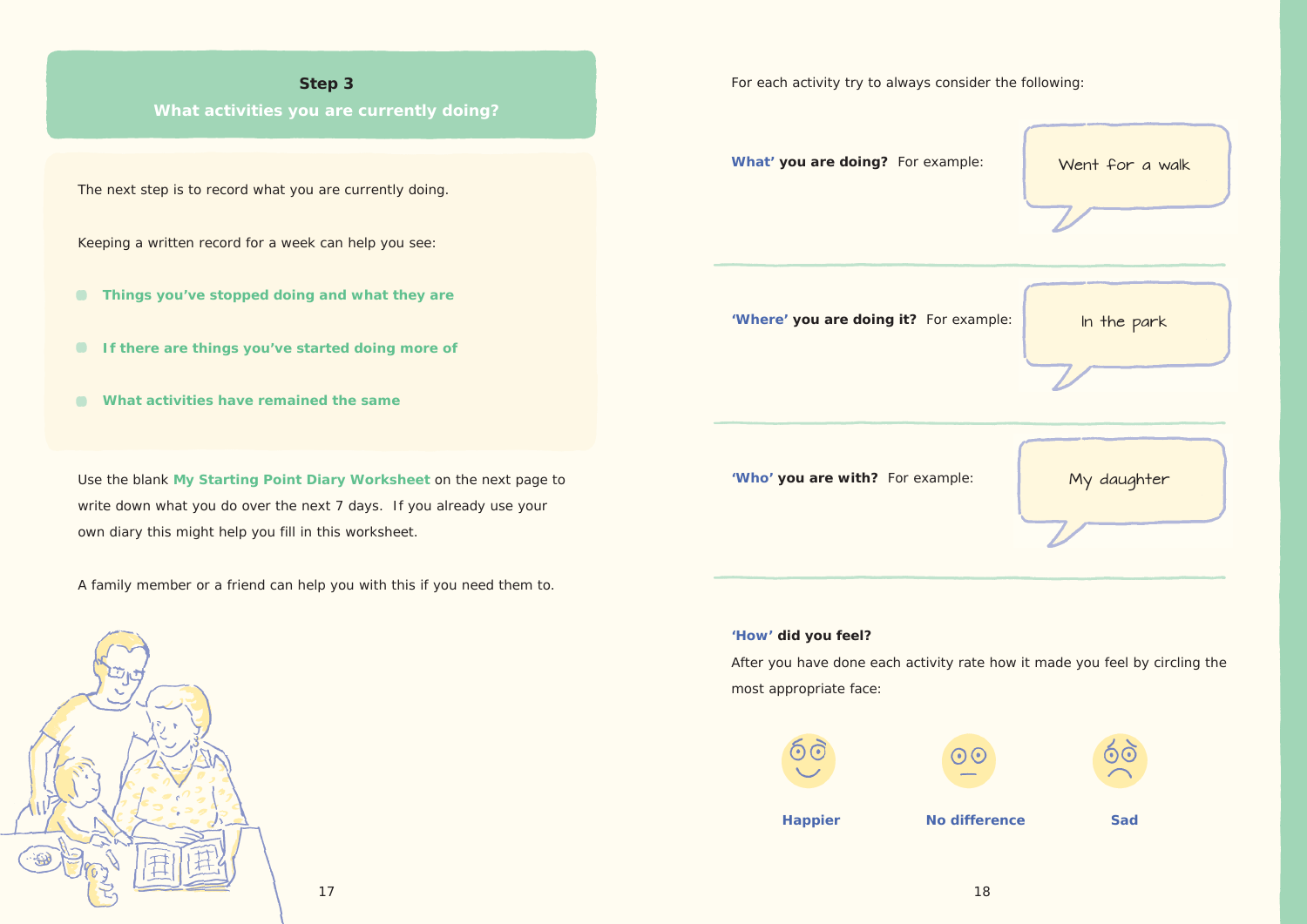| My Starting Point Diary Worksheet |                 |                                                             |         |                |          | Week number: 1<br>Date: |         |  |
|-----------------------------------|-----------------|-------------------------------------------------------------|---------|----------------|----------|-------------------------|---------|--|
|                                   | What            | Monday<br><b><i><u>A</u></i> A A A A A A A A</b>            | Tuesday | Wednesday<br>. | Thursday | Friday                  |         |  |
| Morning                           | Where           |                                                             | .       |                |          |                         |         |  |
|                                   | Who             | .                                                           |         |                |          |                         |         |  |
|                                   | Feeling         |                                                             |         |                |          | ලි $\overline{\odot}$   | $\odot$ |  |
|                                   | What            | . The second contract is a second contract of $\mathcal{A}$ |         |                |          |                         |         |  |
| Afternoon                         | Where           |                                                             |         |                |          |                         |         |  |
|                                   | Who             | .                                                           |         |                |          |                         |         |  |
|                                   | Feeling         |                                                             |         |                |          |                         |         |  |
|                                   | What            |                                                             |         |                |          |                         |         |  |
| Evening                           | Where           |                                                             |         |                |          |                         |         |  |
|                                   | Who             |                                                             |         |                |          |                         |         |  |
|                                   | Feeling         |                                                             |         |                |          |                         |         |  |
|                                   | <b>Comments</b> |                                                             |         |                |          |                         |         |  |

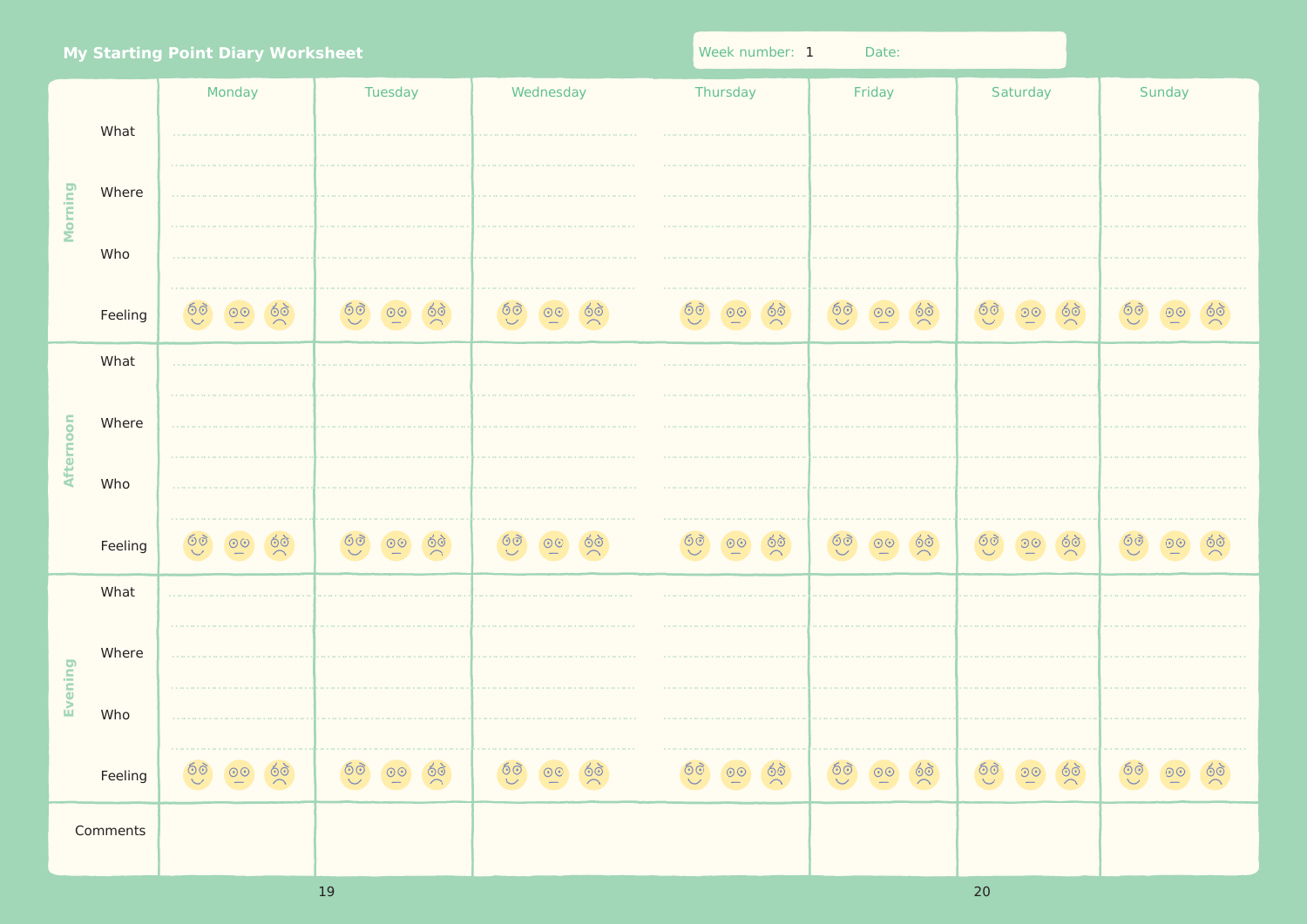## **Identify activities**

The next step is to start thinking about things you could start doing again.

### **The things we do most days or quite often**  $\blacksquare$

Most people's lives are made up of three different types of activities and it's important we have a balance of these in our lives:

### **The things we have to do**  $\bullet$

### **The things we enjoy**  $\bullet$

For example, help to do the weekly shop, help to make dinner, do the washing up.

For example, pay a bill, attend hospital appointments, take medication.

For example, go to coffee mornings, walking the dog, listen to music.

Try to think about activities you would like to do in each of the three categories above. Speak to a family member or friend if you're struggling.



Use the **Identifying Activities Worksheet** on the next page to write down things in each of the three categories.

## **My Identifying Activities Worksheet**

Talk to a family member or friend if you need any help to do this.

**Things we do daily or often** For example, cooking, dusting, food shopping, washing up ………………………………………………………………………………………………………………………… ………………………………………………………………………………………………………………………… …………………………………………………………………………………………………………………………

## **Things we have to do**

For example, taking medication, attending hospital appointments, paying a bill

………………………………………………………………………………………………………………………… ………………………………………………………………………………………………………………………… …………………………………………………………………………………………………………………………

### **Things we enjoy**

For example, seeing friends, exercise, reading the newspaper, listening to music

………………………………………………………………………………………………………………………… ………………………………………………………………………………………………………………………… …………………………………………………………………………………………………………………………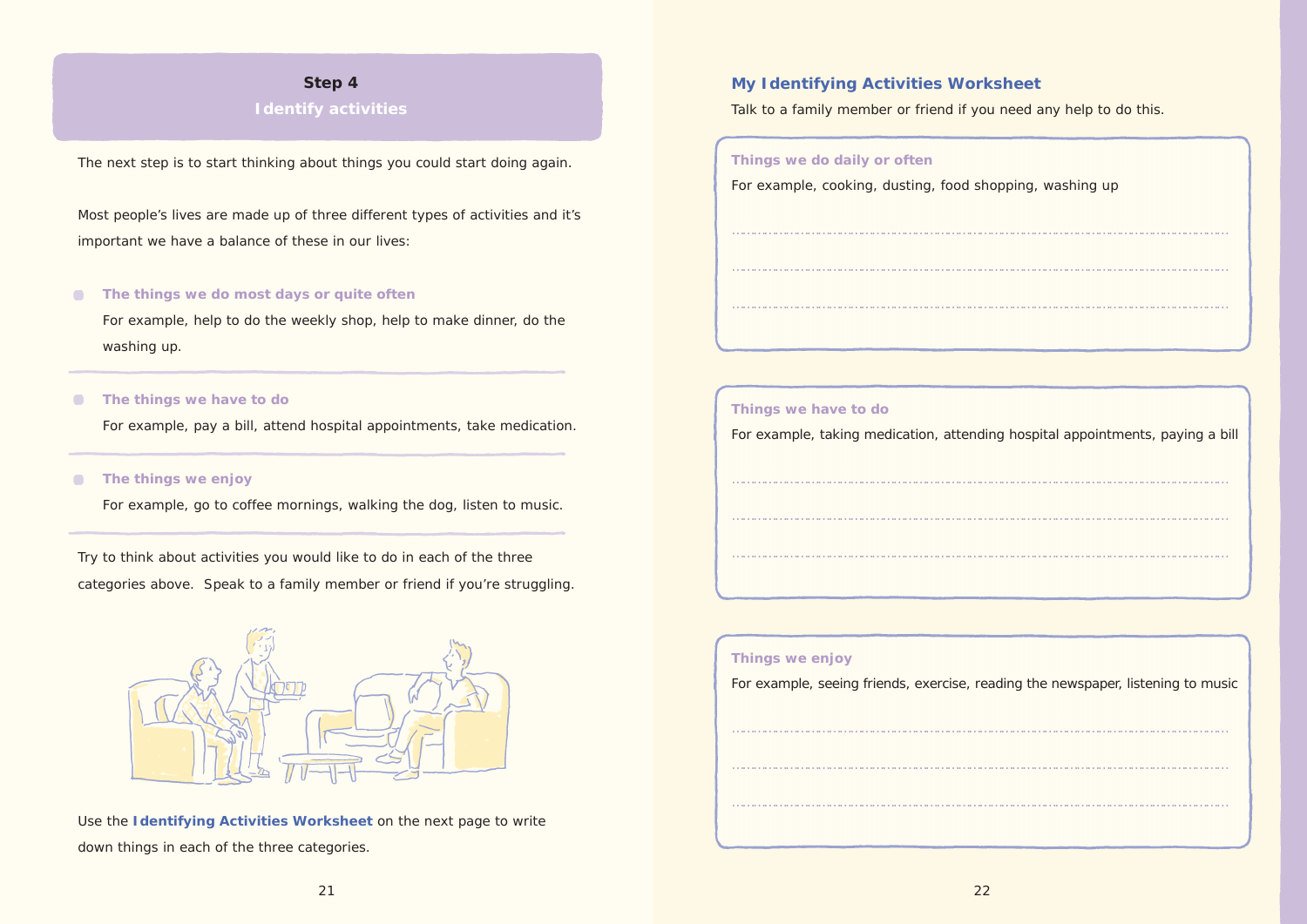## **Help! I've had to stop some activities and I am not sure what to do?**

Sometimes memory difficulties mean some activities might be too hard to achieve now. This can understandably be upsetting. But before you start to give up on too many activities, there may still be lots of things you can do to adapt the old activities so they are still achievable. Or maybe if you still think you need to give them up think about replacing them with new ones you can still do, that give you the same pleasure as the old ones.

### **Identifying New Activities**

- **What activities can I no longer do?**
- **What did I value about the activity?**
- **What was important to me about the activity?**
- **Are there other activities could bring the same value that I could achieve?**

Sometimes changes in our memory may mean some activities are no longer achievable. However, the value of an activity you can no longer do may still be important to you. What we value about an activity is often why we found it important, beneficial, helpful, or useful to begin with.

> I find the newspaper crossword too difficult but I enjoy completing jigsaw puzzles with my daughter. Completing jigsaw puzzles with her gives me a similar sense of achievement and its great chatting to her when we do them too.

> I have had to give up work, and really miss socialising with people and getting out the house. However, I found a local memory café and my wife and I go each week and really enjoy socialising with people there. Last month we even all went down to the river for a while and ate lunch. It gets us both out of the house too!

For example:

It's important to think about whether there are other activities you could achieve that might bring a similar value.

I used to love doing the newspaper crossword and I miss the sense of achievement I got from completing the crossword.

Try thinking about the following:

For example:

I can't work anymore, but I really miss socialising with my old colleagues. Work used to get me out of the house too.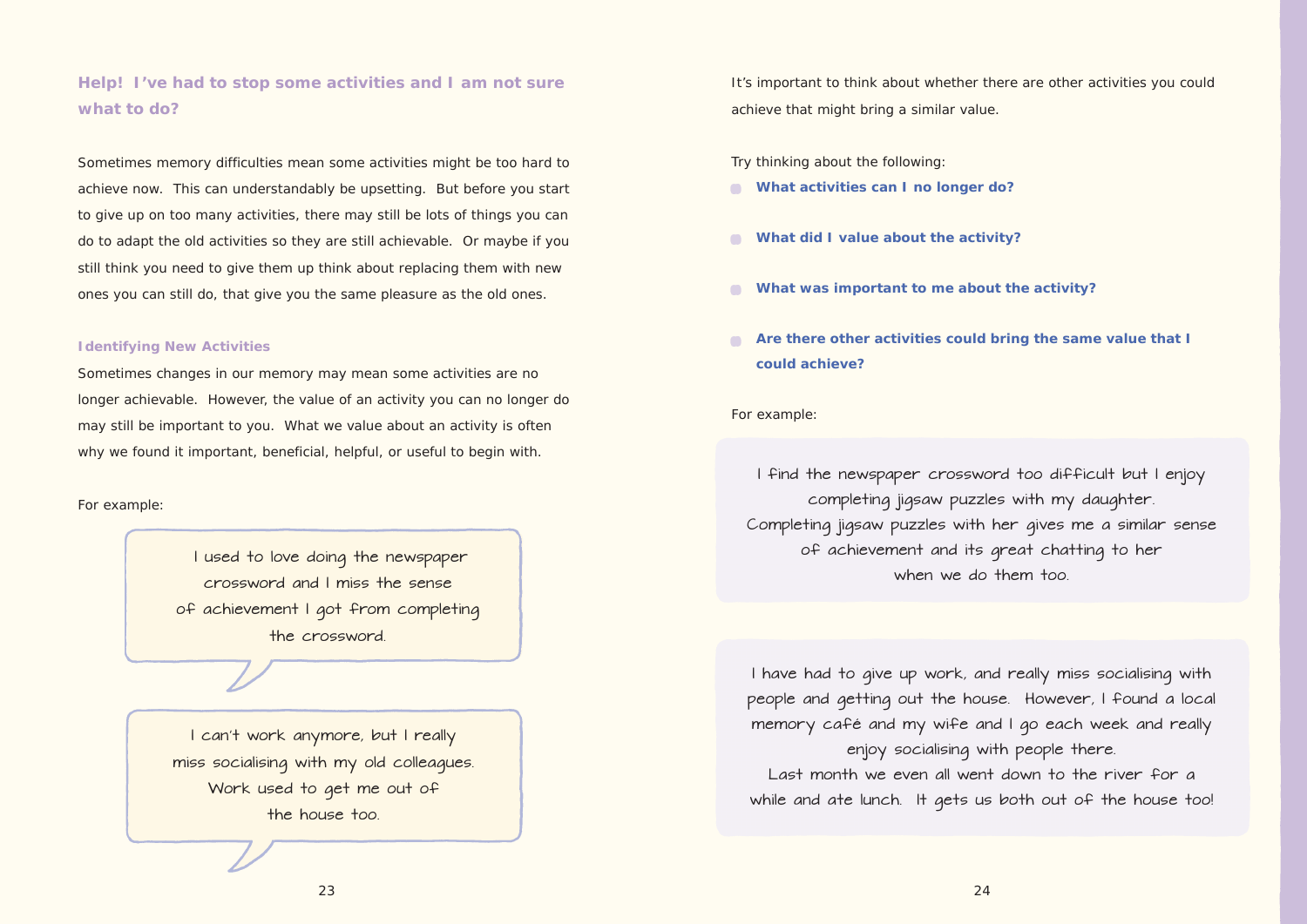

## **Adapting Activities**

Memory difficulties may make carrying out certain activities more difficult. Also, other things can get in the way of activities too. For example, finding it hard to travel, other physical health conditions, or having less money.

However, it's very likely there are still activities you can achieve, but in a slightly different way. It's important to try and think about different ways of achieving activities, so try to think about the following:

- $\bullet$ **Do I need more time to complete the activity?**
- $\bullet$ **Do I need to practice the activity more?**
- **Could I achieve this activity if someone else was supporting me?**  $\bullet$
- **How could I modify the activity? For example, may be you could**  $\bullet$ **break the activity down into smaller tasks?**

## **Meet Harry**

**Harry used to read all the time. He loved reading novels, but found it more and more difficult to read.**

His daughter took him to their local library and they found some audio books instead. Whilst Harry missed being able to read a book, he really

enjoys listening to audio books and found the library had a good range to choose from.



## **Meet Sandra**

**Sandra found herself giving up cooking but she struggled to remember recipes anymore.**

This was very upsetting as she used to cook for her family every day. However, Sandra's husband helped her to write down some recipes she loved into smaller steps, so she could still manage to cook. Although Sandra doesn't cook as many different dishes as she used to, she is still managing to cook which is an activity she has always loved.

## **Meet Peter**

**Peter used to love gardening. But he found himself doing it less and less now finding it too overwhelming.**

Peter spoke to his friend Mike, and Mike suggested why not try to break down doing the gardening into some smaller tasks. For example, weeding a flower bed; raking some leaves; watering the plants. Peter found this much more manageable and was able to do a little bit every day which he loved as it got him out of the house.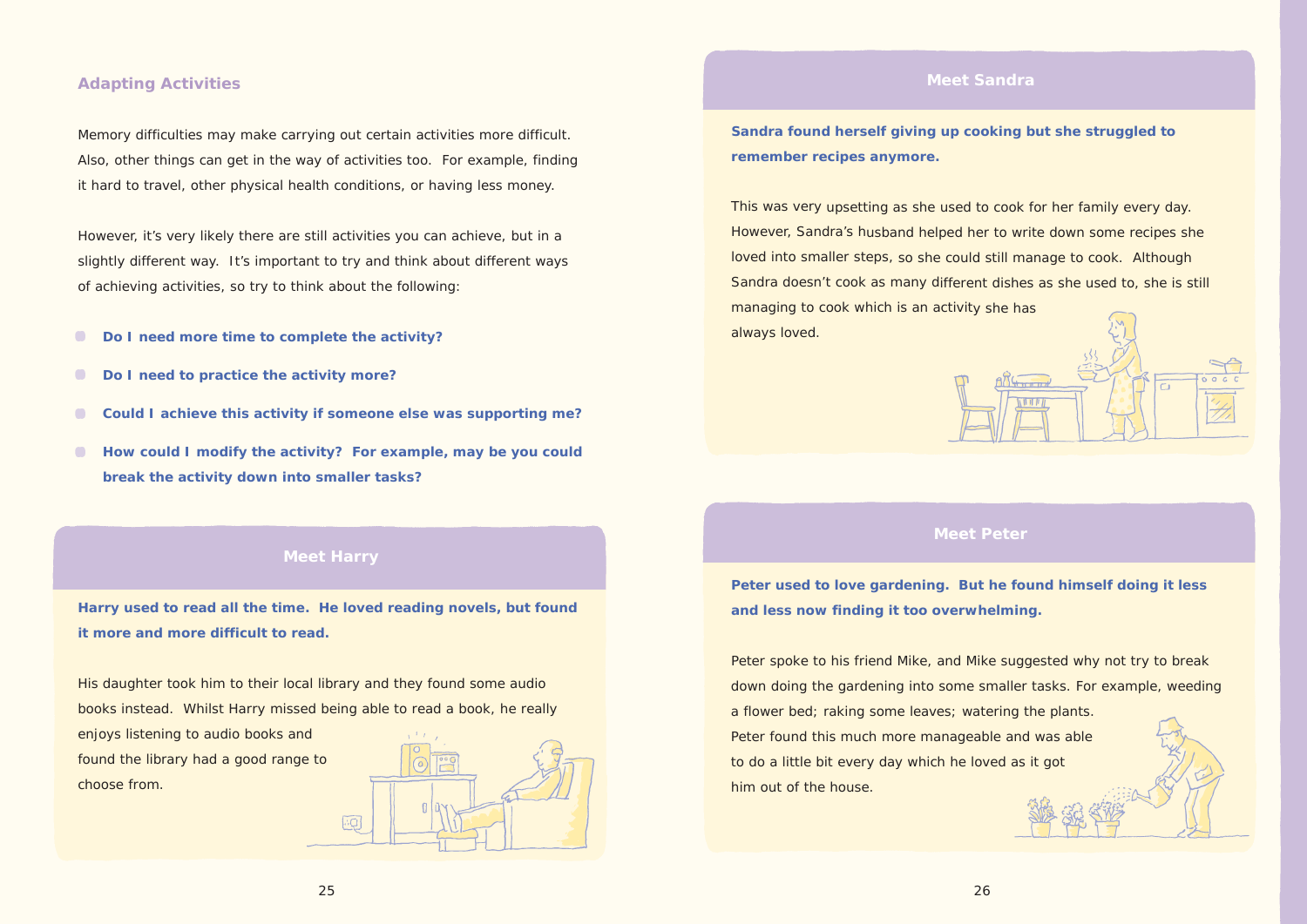## **Organise activities**

The next step is to put activities you listed in Step 4 I dentifying Activities into an order of how difficult you feel they are to achieve.

For each activity think about how difficult you would currently find doing the activity, putting them into the categories below:

These are not necessarily activities you have to do on your own, but could be supported by a family member or friend.

### $\blacksquare$ Less difficult to do now

With a little help from a friend or family member these are the things you could do to start off with, but may still be a little bit difficult.

### $\bullet$ Difficult to do now

These are things you would find difficult to do right now even with support.

### **More difficult**  $\bullet$

These are things you would find really very difficult to do at the moment and think they will still be difficult in the next week or so.

Use the Organising Activities Worksheet on the next page to put each of your activities into the three categories.

## **My Organising Activities Worksheet**

Talk to a family member or friend if you need any help to do this

| Less difficult to do now               |
|----------------------------------------|
|                                        |
|                                        |
|                                        |
|                                        |
|                                        |
| Difficult to do now                    |
|                                        |
|                                        |
|                                        |
| <b><i><u>A A A A A A A A A</u></i></b> |
|                                        |
| More difficult to do now               |
|                                        |
|                                        |
|                                        |
|                                        |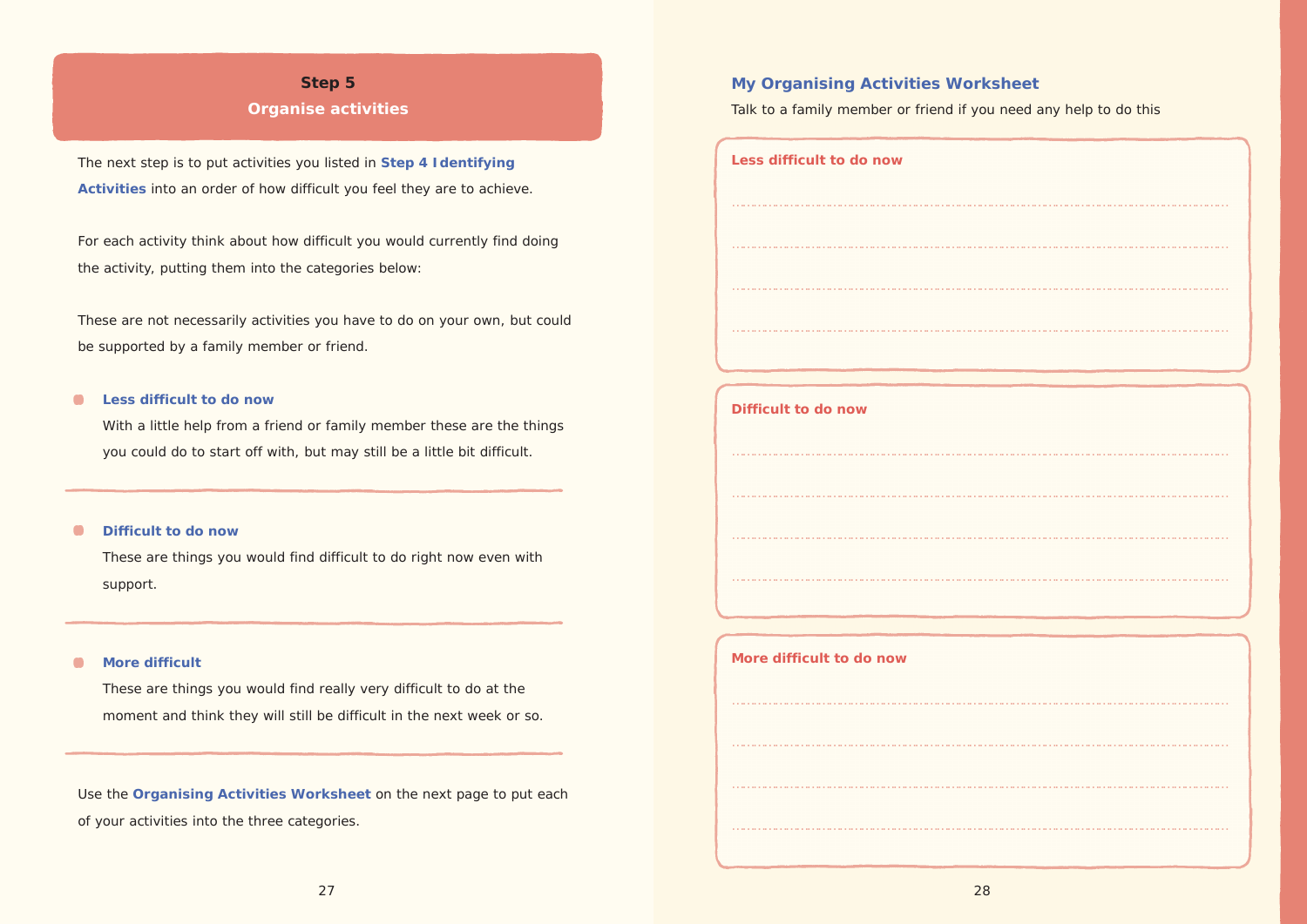## **Plan activities**

The next step is use the **My Next Steps Diary** to start planning activities you're going to try and do this week.

- $\bullet$ **Things we do daily or often**
- **Things we have to do**  $\bullet$
- $\bullet$ **Things we enjoy**

Start with some activities from your **Less difficult to do now** list. If you can include an activity from each of the three categories:

The number of activities you want to include in the diary is up to you – however it's best to start doing things again a little at a time.

Spread your activities out evenly over the week

### **Important**

The activities you like doing, and how much you do them, is completely down to you. For some people going to the garden centre once a week for a cup of tea may be enough! Try and plan activities that feel comfortable and manageable for you.



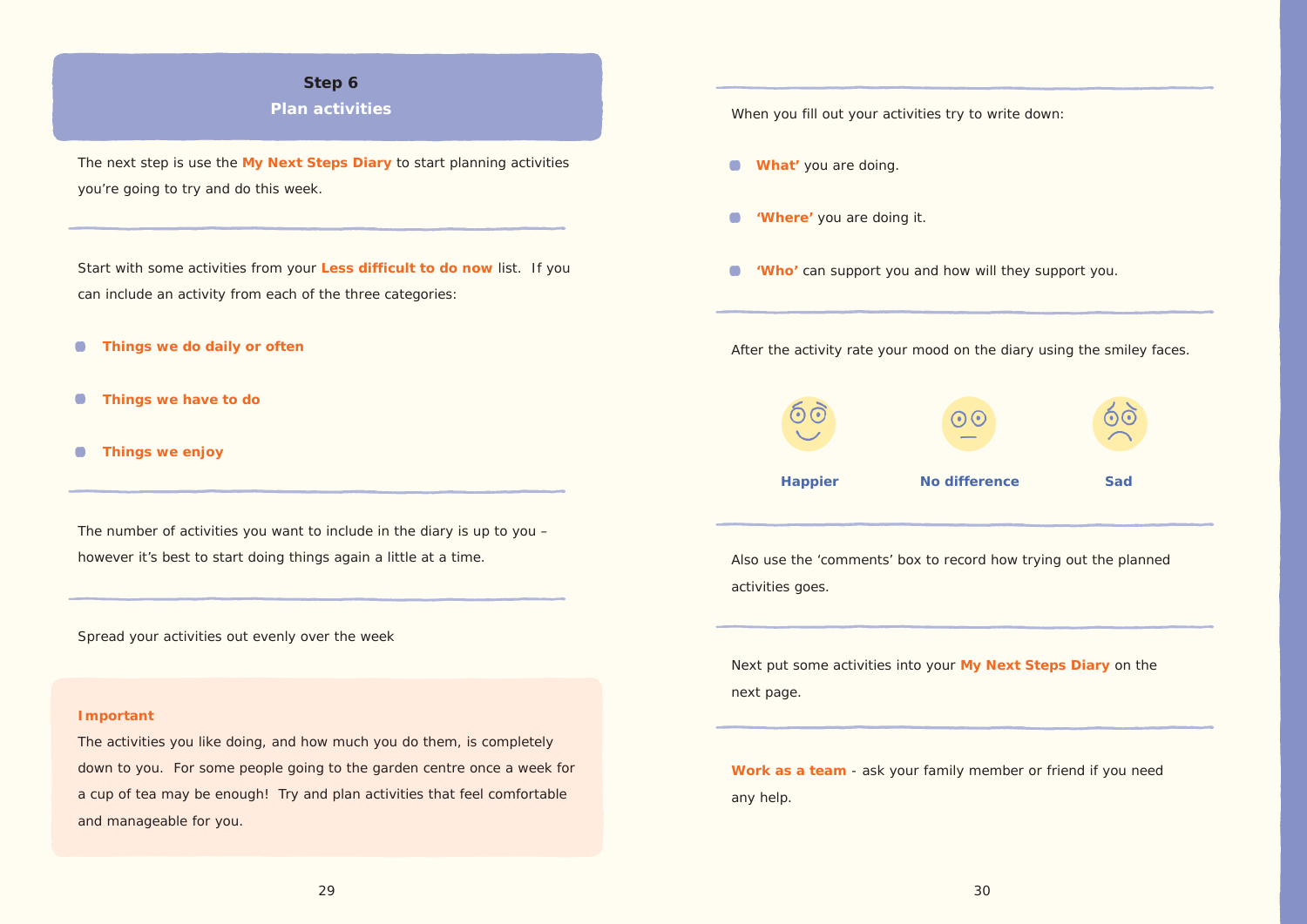|           |         | My Next Steps Diary Worksheet                                                                                                                                                                                                                                                                                                                                                                                                                             |               |           | Week number: 1 | Date:  |                                           |        |
|-----------|---------|-----------------------------------------------------------------------------------------------------------------------------------------------------------------------------------------------------------------------------------------------------------------------------------------------------------------------------------------------------------------------------------------------------------------------------------------------------------|---------------|-----------|----------------|--------|-------------------------------------------|--------|
|           |         | Monday                                                                                                                                                                                                                                                                                                                                                                                                                                                    | Tuesday       | Wednesday | Thursday       | Friday | Saturday                                  | Sunday |
|           | What    | $\label{eq:3.1} \begin{split} \mathcal{L}^{2}(\mathcal{L}^{2})&=\mathcal{L}^{2}(\mathcal{L}^{2})\mathcal{L}^{2}(\mathcal{L}^{2})\mathcal{L}^{2}(\mathcal{L}^{2})\mathcal{L}^{2}(\mathcal{L}^{2})\mathcal{L}^{2}(\mathcal{L}^{2})\mathcal{L}^{2}(\mathcal{L}^{2})\mathcal{L}^{2}(\mathcal{L}^{2})\mathcal{L}^{2}(\mathcal{L}^{2})\mathcal{L}^{2}(\mathcal{L}^{2})\mathcal{L}^{2}(\mathcal{L}^{2})\mathcal{L}^{$                                            |               |           |                |        |                                           |        |
| Morning   | Where   |                                                                                                                                                                                                                                                                                                                                                                                                                                                           |               |           |                |        |                                           |        |
|           | Who     |                                                                                                                                                                                                                                                                                                                                                                                                                                                           |               |           |                |        |                                           |        |
|           | Feeling |                                                                                                                                                                                                                                                                                                                                                                                                                                                           | $\frac{1}{2}$ |           | $\frac{1}{2}$  | 60     | $\frac{1}{2}$<br>$\overline{\mathcal{O}}$ |        |
|           | What    |                                                                                                                                                                                                                                                                                                                                                                                                                                                           |               |           |                |        |                                           |        |
| Afternoon | Where   |                                                                                                                                                                                                                                                                                                                                                                                                                                                           |               |           |                |        |                                           |        |
|           | Who     |                                                                                                                                                                                                                                                                                                                                                                                                                                                           |               |           |                |        |                                           |        |
|           | Feeling |                                                                                                                                                                                                                                                                                                                                                                                                                                                           |               |           |                |        |                                           |        |
|           | What    | $\mathcal{L}^{\mathcal{A}}(\mathcal{A}^{\mathcal{A}}(\mathcal{A}^{\mathcal{A}}(\mathcal{A}^{\mathcal{A}}(\mathcal{A}^{\mathcal{A}}(\mathcal{A}^{\mathcal{A}}(\mathcal{A}^{\mathcal{A}}(\mathcal{A}^{\mathcal{A}}(\mathcal{A}^{\mathcal{A}}(\mathcal{A}^{\mathcal{A}}(\mathcal{A}^{\mathcal{A}}(\mathcal{A}^{\mathcal{A}}(\mathcal{A}^{\mathcal{A}}(\mathcal{A}^{\mathcal{A}}(\mathcal{A}^{\mathcal{A}}(\mathcal{A}^{\mathcal{A}}(\mathcal{A}^{\mathcal{A$ |               |           |                |        |                                           |        |
|           | Where   | . The contract of the contract of the contract of the contract of the contract of the contract of $\mathcal{L}_\mathbf{X}$                                                                                                                                                                                                                                                                                                                                |               |           |                |        |                                           |        |
| Evening   | Who     |                                                                                                                                                                                                                                                                                                                                                                                                                                                           |               |           |                |        |                                           |        |
|           | Feeling |                                                                                                                                                                                                                                                                                                                                                                                                                                                           |               |           |                |        |                                           |        |
| Comments  |         |                                                                                                                                                                                                                                                                                                                                                                                                                                                           |               |           |                |        |                                           |        |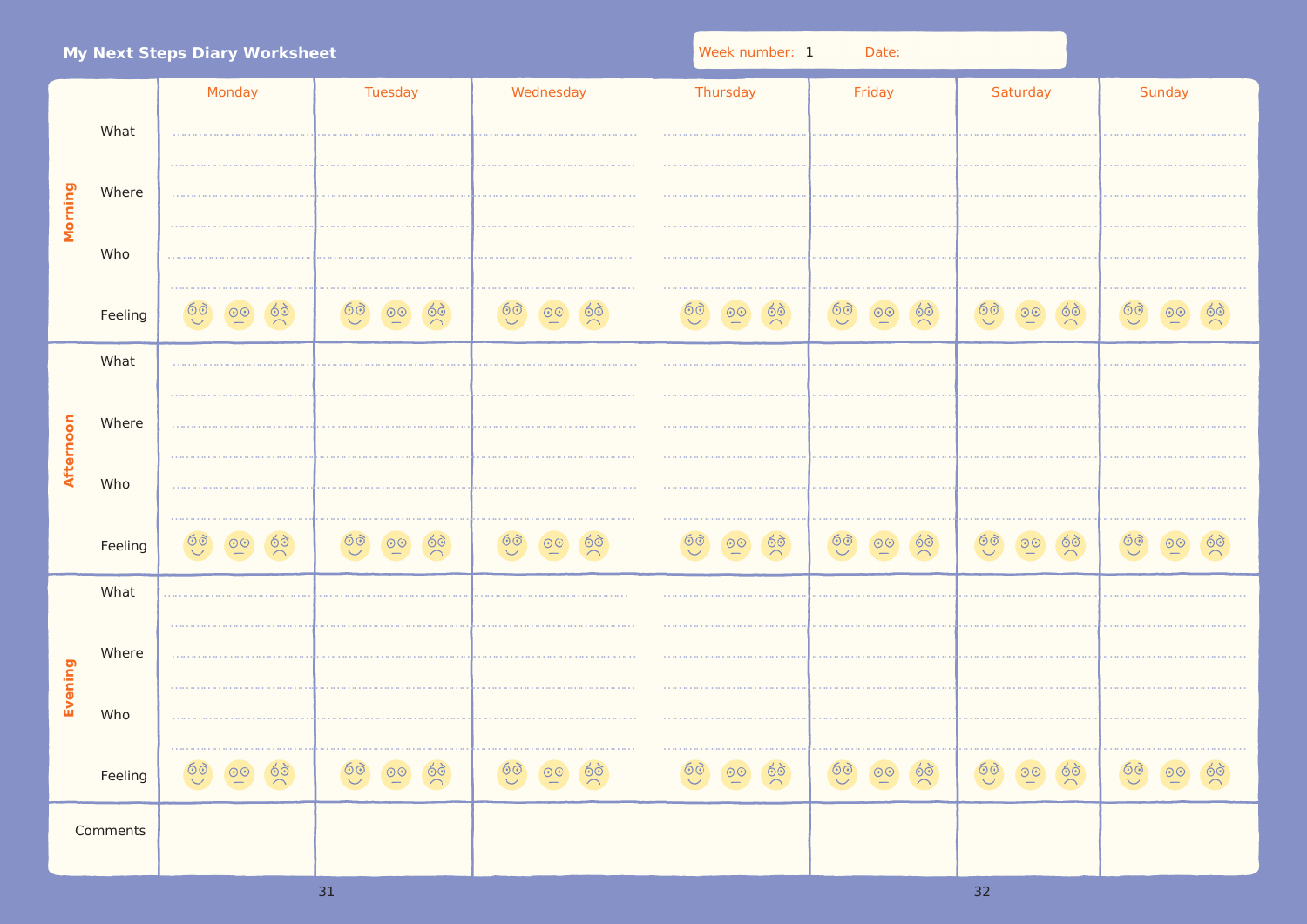**How did it go?**

Completing the activities in your diary may, or may not, have been easy, it's important to review how things are going each week.

- $\bullet$ **Don't worry if some days you feel better than others. Just make a note of it in the comments box. This is normal and to be expected.**
- **If you're not able to do an activity on the day planned, it's**   $\bullet$ **okay to move it to a different day.**
- $\bullet$ **Think about why you weren't able to do any of your activities, it may have been due to your memory difficulties or for other reasons.**
- $\bullet$ **If you've struggled, ask a family member or friend to help you overcome any difficulties.**
- $\bullet$ **It can take time to start to feel better again.**  This is very common when we are not living as well as we could be. However, over time as you keep doing activities you will likely find that once again you are making more out of each day – and your wellbeing cycle will become a positive one.

### **What next?**

Over the next few weeks you will hopefully notice that you are beginning to do more and getting more out of every day.

It's important to keep building on these steps by doing more difficult activities. It's up to you when you do this and what you do.

Some weeks you may find things are quite easy to achieve. Other weeks might be a struggle. This is normal and to be expected.



### **Important**

It can take time to start to feel better again and make your wellbeing cycle positive. However, over time as you keep doing activities you will likely find that once again you are making more out of each day.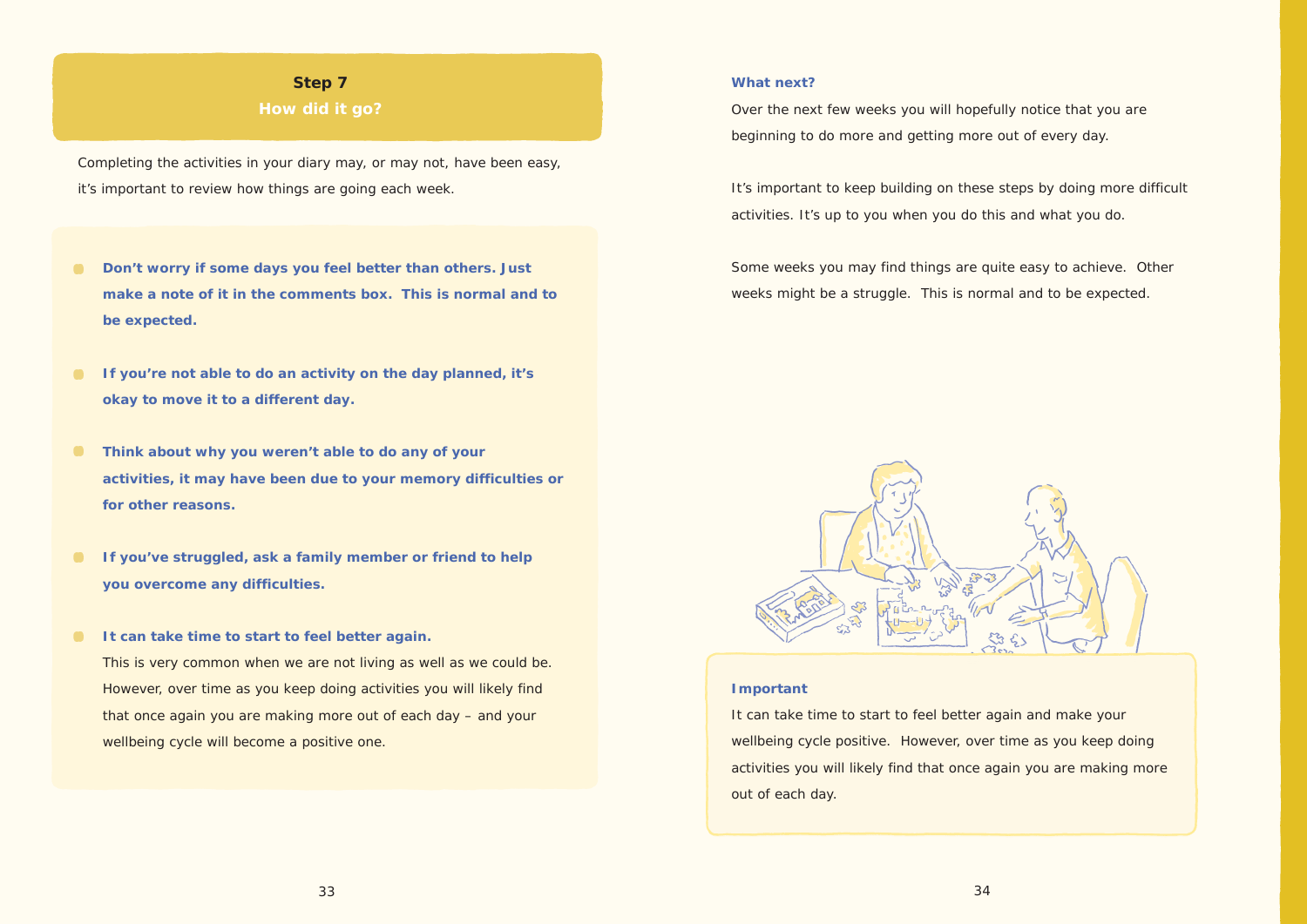**Staying well** 

Well done for finishing all the steps in this booklet so far, now for the final step staying well!

It's important to make the steps you've learnt in this booklet part of your daily life. If you need to, talk to your family member or friend if support would be helpful.

Experiencing setbacks and difficulties in life is normal, especially when we have memory difficulties. Everyone dips in their wellbeing from time-totime, this is perfectly normal and to be expected. However, it's important to keep an eye on your wellbeing, just in case you experience a dip and it doesn't improve on its own.

At the beginning of the booklet you wrote down the physical feelings, thoughts you were experiencing and what you were doing more of in your My Wellbeing Cycle Worksheet.

These may be warning signs that you may not be living life as well as you could be again:

Write down the warning signs that show your wellbeing is being affected in your My Warning Signs Worksheet on the next page.

You might find it useful to look at My Wellbeing Cycle Worksheet that you filled in during Step 1 to remind you.

## My Warning Signs Worksheet

| My physical feelings        |
|-----------------------------|
|                             |
|                             |
|                             |
| What I was thinking         |
|                             |
| .                           |
|                             |
| What I was doing            |
|                             |
|                             |
|                             |
| My mood (How did you feel?) |
|                             |
|                             |
|                             |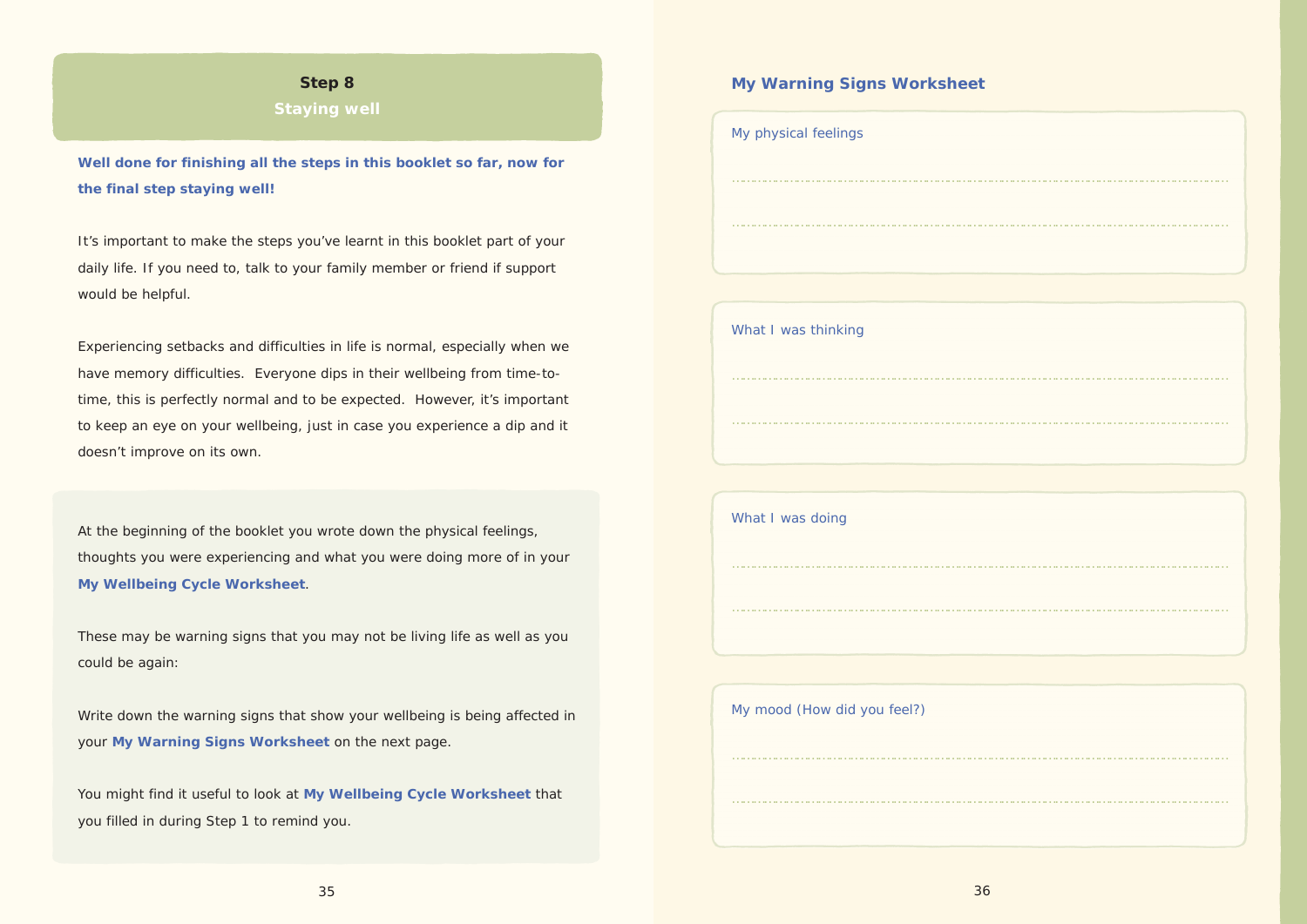Next it can be helpful to write down the things you've found helpful in enabling you to make more out of every day in your **My Staying Well Toolkit Worksheet**.

You can refer back to these in the future if you find yourself feeling that you are not living as well as you could be.

## **My Staying Well Toolkit Worksheet**

Talk to a family member or friend if you need any help to do this.

| What activities helped me feel better? |
|----------------------------------------|
|                                        |
|                                        |
|                                        |
|                                        |
|                                        |
|                                        |

| What skills have I learnt working through this booklet?                   |  |
|---------------------------------------------------------------------------|--|
|                                                                           |  |
|                                                                           |  |
|                                                                           |  |
|                                                                           |  |
|                                                                           |  |
|                                                                           |  |
|                                                                           |  |
| What techniques have I learnt from this booklet that were really helpful? |  |
|                                                                           |  |
|                                                                           |  |
|                                                                           |  |
|                                                                           |  |
|                                                                           |  |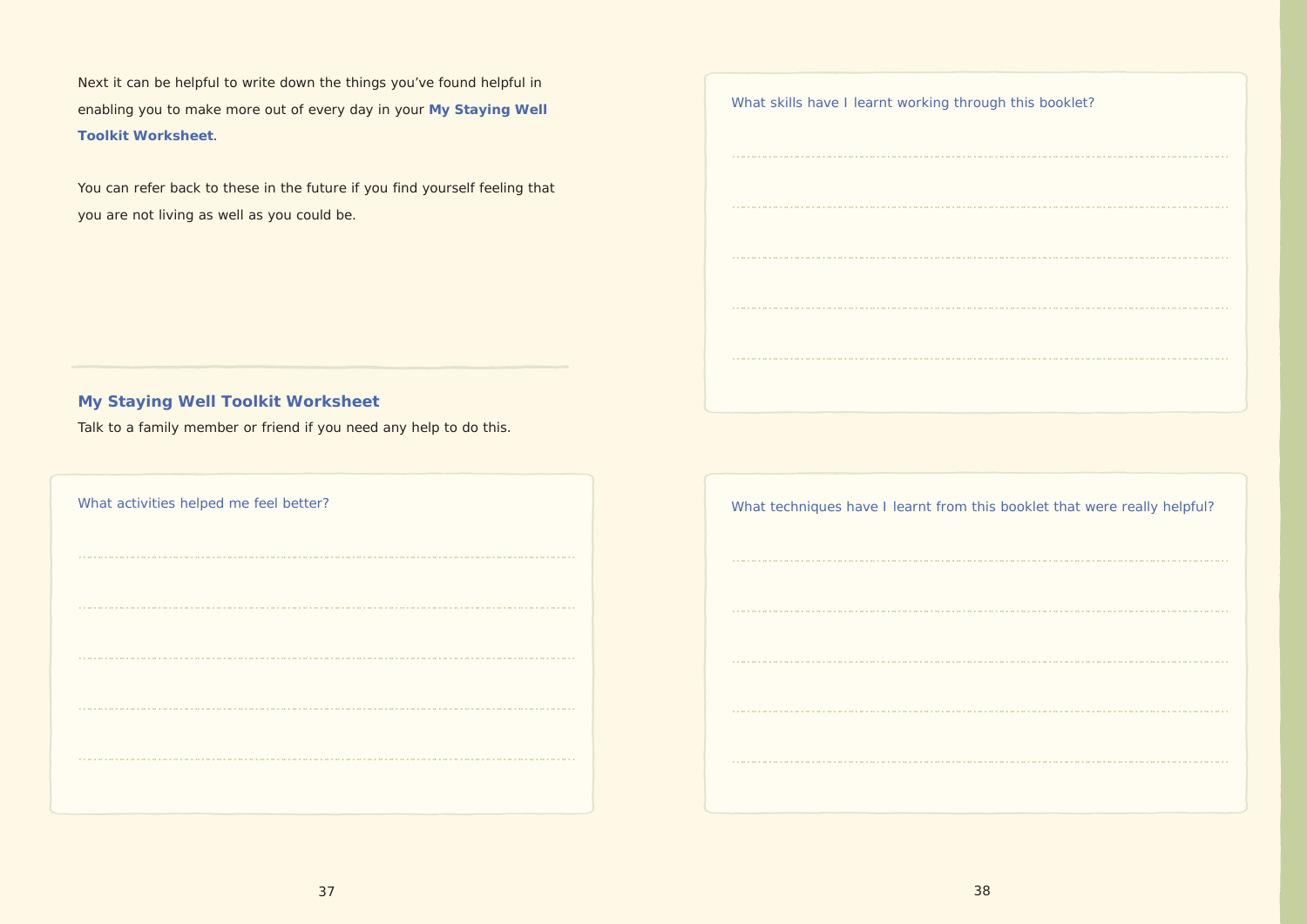| What has led to me stopping some activities?                                                                                               |
|--------------------------------------------------------------------------------------------------------------------------------------------|
|                                                                                                                                            |
|                                                                                                                                            |
|                                                                                                                                            |
| What could I do to help me start doing those activities I can still manage again?                                                          |
|                                                                                                                                            |
|                                                                                                                                            |
|                                                                                                                                            |
| Am I experiencing any warning signs?                                                                                                       |
|                                                                                                                                            |
|                                                                                                                                            |
|                                                                                                                                            |
| If I have given up any activities that I really enjoy or value, are there any<br>ways I could do them a different way, or do part of them? |
|                                                                                                                                            |
|                                                                                                                                            |

## **Checking-In**

**Once you've finished this booklet it can be helpful to find a regular time to check-in to see how you're doing.**

You may find this regular 'check-in' useful to continue for a number of weeks after finishing the booklet to help ensure you're keeping up the activities that have helped to make more out of every day.

## **My Checking-In Worksheet**

What activities have I been able to keep up?

…………………………………………………………………………………………………………………………

…………………………………………………………………………………………………………………………

What has helped me keep up these activities?

What activities have I stopped?

…………………………………………………………………………………………………………………………

…………………………………………………………………………………………………………………………

…………………………………………………………………………………………………………………………

…………………………………………………………………………………………………………………………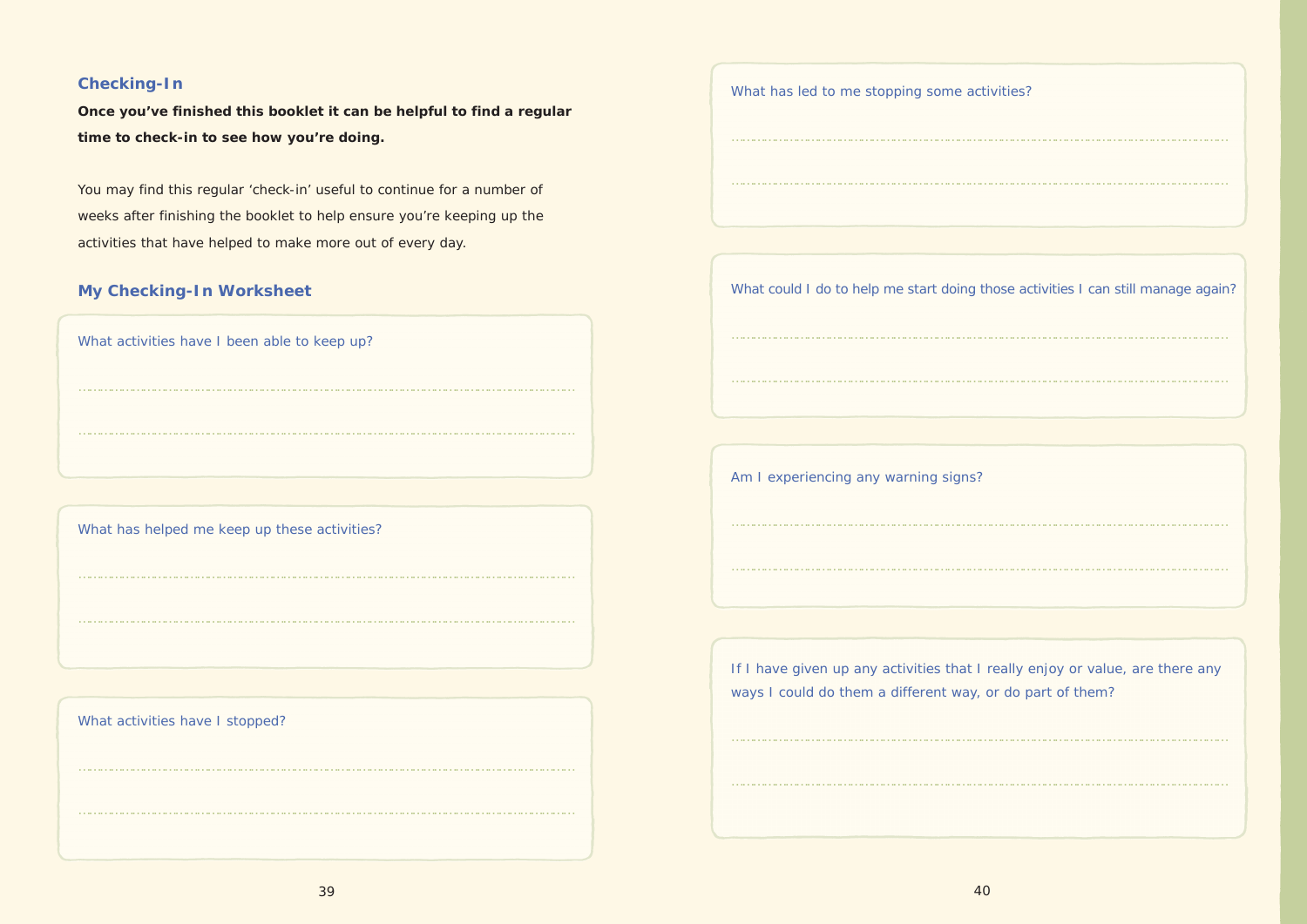## **Shirley's Living with Memory Difficulties Story**

**With the help of George and Gail, her Wellbeing Practitioner, Shirley found herself doing more and more activities.** At first she still felt tired and struggled a little, but over time she noticed things got a little easier and she felt less tired. George told her she found the weekly telephone support from Gail really helpful.

Shirley had a bit of a set-back one week and found it really difficult to complete the activities in her diary. She wanted to give up the workbook completely. However, George spoke to Gail over the telephone and he realised that Shirley had put too many activities in her diary that week, which were just too tiring to do. After this things seemed to go much better.

Some days are still better than others but both Shirley and George continue to get much more out of every day and have noticed how their wellbeing has improved. They continue to do well, and have just come back off holiday again, a short break to Jersey organised by a local Memory Café they now regularly attend.



## **What to do in the Future**

**If you start finding activities more difficult here are some handy tips:**

- **C** Think about how you can adapt activities so you can still do the **activity but in a slightly different way.**
- **Break hard activities down into smaller ones if you can.**
- **Ask for help or support from a family member or friend.**

You could also take this booklet to other types of support you may have in the future, for example:

## **Activity Groups**

**Memory Cafes**

**Cognitive Stimulation Therapy**

This booklet is designed as a guide to help you to make more out of every day with memory difficulties, both now and in the future.

**Therefore, it's important to keep active and living well despite difficulties with your memory.**